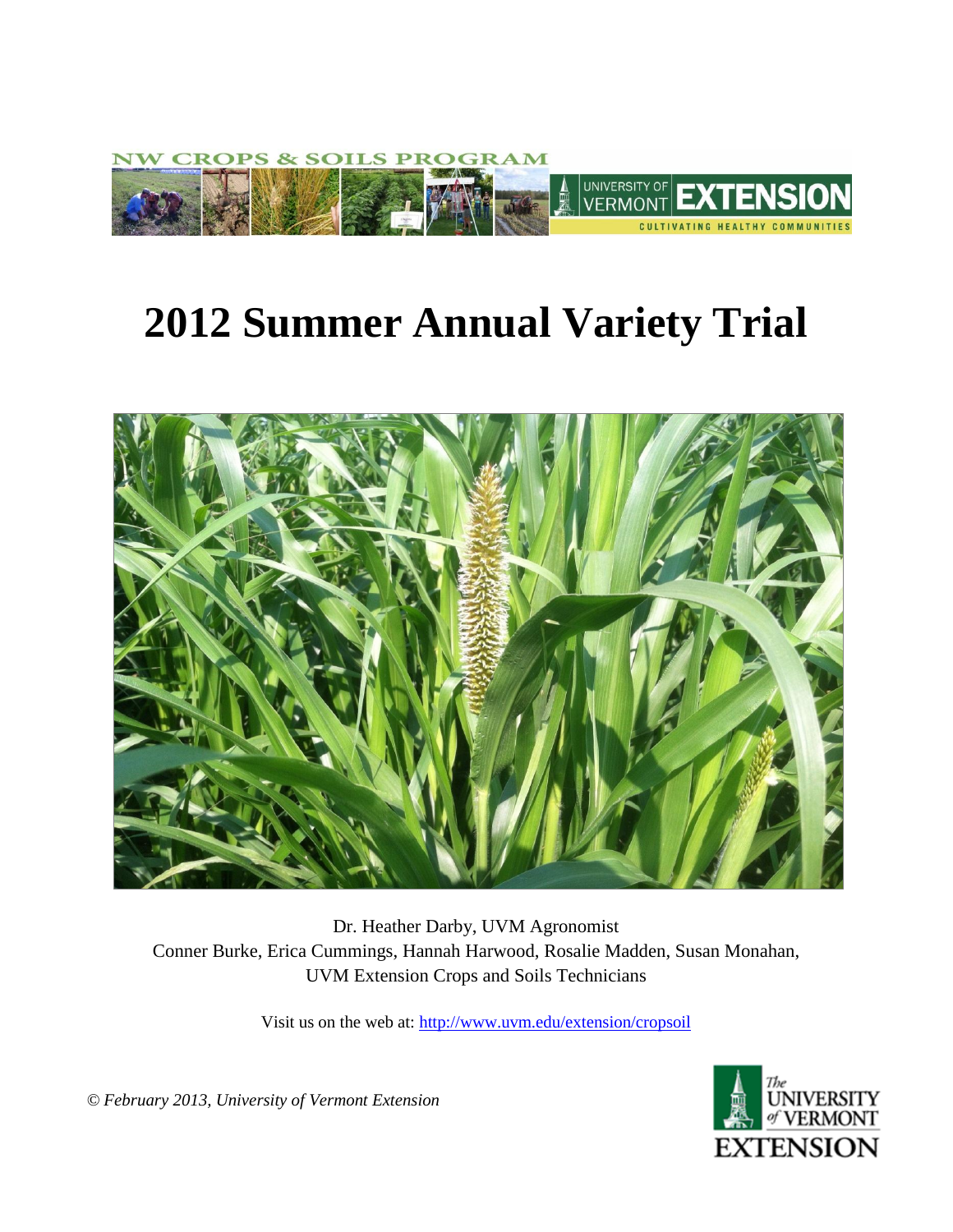## **2012 SUMMER ANNUAL VARIETY TRIAL Dr. Heather Darby, University of Vermont Extension [heather.darby\[at\]uvm.edu](mailto:heather.darby@uvm.edu?subject=Winter%20Barley%20Variety%20Trial)**

Warm season grasses are a high-yielding summer annual. They can provide quality forage in the hot summer months, when cool season grasses are not as productive. The addition of this crop into your rotation can allow you to harvest high-quality forage for stored feed or pasture. As with any crop though, summer annuals have their advantages and disadvantages. Some advantages include, fast germination/emergence, rapid growth, high productivity and flexibility in utilization. Some disadvantages include high cost of annual establishment and increased risk of stand failure when presented with variable weather patterns. In 2012, UVM Extension conducted a summer annual variety trial to evaluate the yield and quality of several types and varieties of warm season grasses.

## **MATERIALS AND METHODS**

A summer annual variety trial was initiated at Borderview Research Farm in Alburgh, VT, to evaluate ten varieties of sorghum, sudangrass, sorghum sudangrass hybrids and millet (Table 1). All plots were managed with conventional tillage practices, including moldboard plow, disking and field finishing with a drag harrow. The experimental design was a randomized complete block with three replicates. The treatments were ten commercially available summer annual varieties. Plots were seeded with a Sunflower grain drill on 13-Jun. The plots were 4' x 25' and replicated three times. Varied seeding rates were applied, depending on regional recommendations for that specific forage. The first harvest occurred on 23-Jul, and a second on 30-Aug. Trial management can be found in Table 2.

| <b>Seed Source</b>   | <b>Species</b>     | <b>Variety</b>      | <b>Characteristics</b> | Seeding Rate $(lbs. ac^{-1})$ |
|----------------------|--------------------|---------------------|------------------------|-------------------------------|
| Alta Seeds           | Forage sorghum     | AF7101              | BMR-6                  | 55                            |
| Alta Seeds           | Sorghum Sudangrass | AS6401              | BMR-6                  | 55                            |
| Alta Seeds           | Sudangrass         | AS9301              | BMR-6                  | 55                            |
| Alta Seeds           | Sorghum Sudangrass | AS6501              | BMR-6                  | 55                            |
| Alta Seeds           | Sorghum Sudangrass | AS6402              | BMR-6                  | 55                            |
| Alta Seeds           | Forage sorghum     | AS7301              | BMR-6                  | 30                            |
| <b>Hancock Seeds</b> | Pearl Millet       | Elite               | BMR-6                  | 28                            |
| King's Agriseeds     | Pearl Millet       | Wonderleaf          | Non-BMR                | 28                            |
| King's Agriseeds     | Millet             | <b>Summer Feast</b> | Non-BMR                | 30                            |
| King's Agriseeds     | Sudangrass         | <b>Hayking</b>      | Non-BMR                | 55                            |

**Table 1. Summer annuals variety trial seed information for Borderview Research Farm in Alburgh, VT.**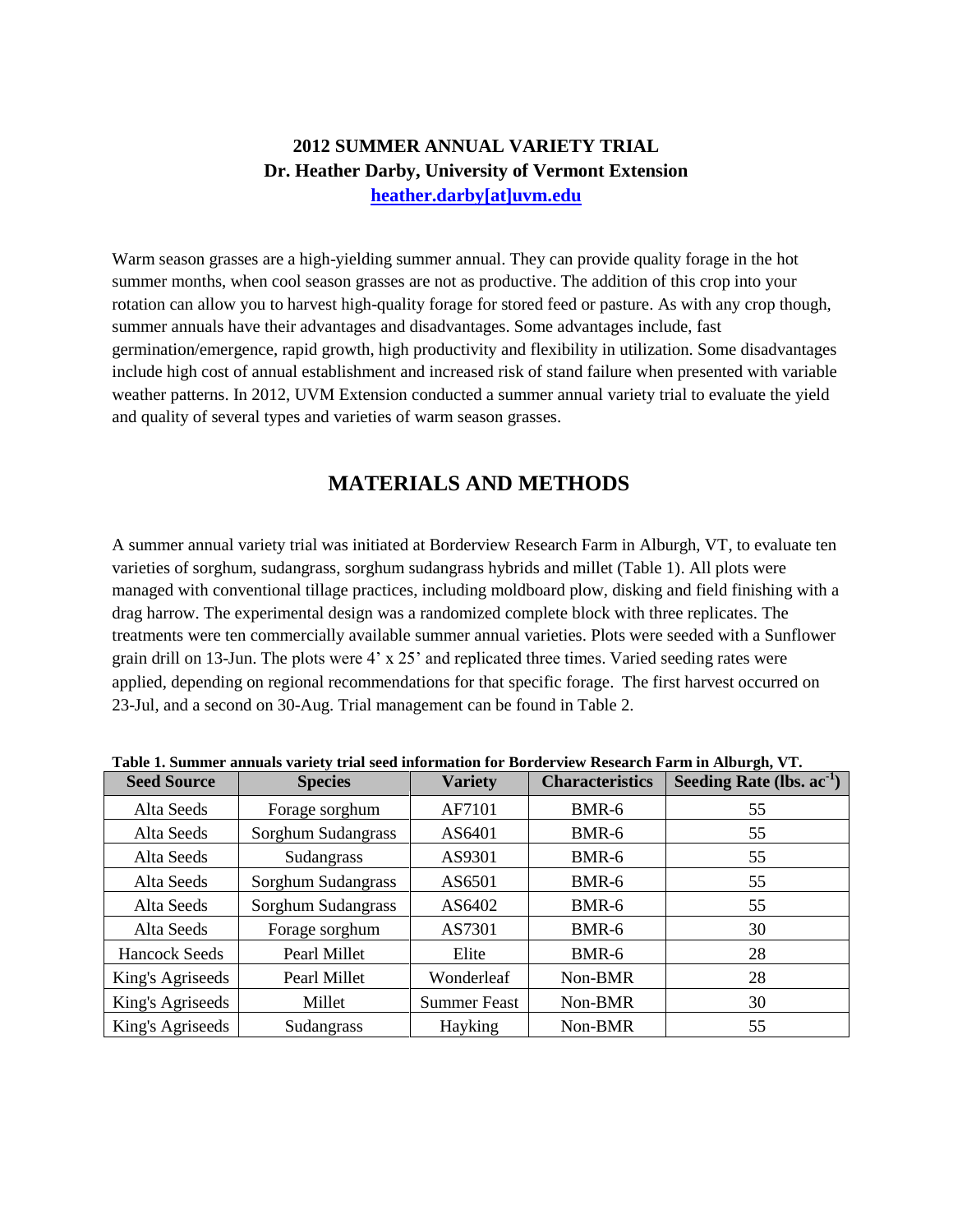|                                | <b>Borderview Research Farm Alburgh, VT</b> |
|--------------------------------|---------------------------------------------|
| Soil type                      | Benson rocky silt loam                      |
| Previous crop                  | Winter wheat                                |
| Tillage operation              | Fall plow, disc, spike-toothed harrow       |
| Plot area (ft.)                | 4 x 25                                      |
| Seeding Rate (lbs. $ac^{-1}$ ) | 28, 30, 55                                  |
| Replicates                     | 3                                           |
| <b>Planting Date</b>           | $13$ -Jun                                   |
| 1st Harvest                    | $23$ -Jul                                   |
| 2nd Harvest                    | $30-Aug$                                    |

**Table 2. Agronomic and trial information for summer annuals. Borderview Research Farm in Alburgh,VT.**

All plots were harvested with a BCS sickle bar mower. Once the plots were harvested, all plant material was collected and weighed on a platform scale. A subsample was taken to determine moisture and quality. All data was analyzed using a mixed model analysis where replicates were considered random effects. Several analyses were conducted to answer certain specific questions:

- 1) What is the yield and quality of commercially available sorghum and sudangrass varieties?
- 2) What is the yield and quality of commercially available millet varieties?
- 3) How do sorghum and sudangrass varieties compare with yield and quality of millet varieties?

Silage quality was analyzed by Cumberland Valley Analytical Forage Laboratory in Hagerstown, Maryland. Plot samples were dried, ground and analyzed for crude protein (CP), acid detergent fiber (ADF), neutral detergent fiber (NDF) and various other nutrients. The Nonstructural Carbohydrates (NSC) and Total Digestible Nutrients (TDN) were calculated from forage analysis data. Performance indices, such as Net Energy Lactation (NEL), were calculated to determine forage value. Mixtures of true proteins, composed of amino acids, and non-protein nitrogen make up the crude protein (CP) content of forages. The bulky characteristics of forage come from fiber. Forage feeding values are negatively associated with fiber since the less digestible portions of the plant are contained in the fiber fraction. The detergent fiber analysis system separates forages into two parts: cell contents, which include sugars, starches, proteins, non-protein nitrogen, fats and other highly digestible compounds; and the less digestible components found in the fiber fraction. The total fiber content of forage is contained in the neutral detergent fiber (NDF). Chemically, this fraction includes cellulose, hemicellulose and lignin. The NSC or non-fiber carbohydrates (NFC) include starch, sugars and pectins.

Data were analyzed using mixed model analysis procedure of SAS (SAS Institute, 1999). Replications were treated as random effects, and treatments were treated as fixed. Mean comparisons were made using the Least Significant Difference (LSD) procedure when the F-test was considered significant ( $p<0.10$ ).

Variations in yield and quality can occur because of variations in genetics, soil, weather and other growing conditions. Statistical analysis makes it possible to determine whether a difference among hybrids is real or whether it might have occurred due to other variations in the field. Least Significant Differences (LSDs) at the 0.10 level of significance are shown. At the bottom of each table a LSD value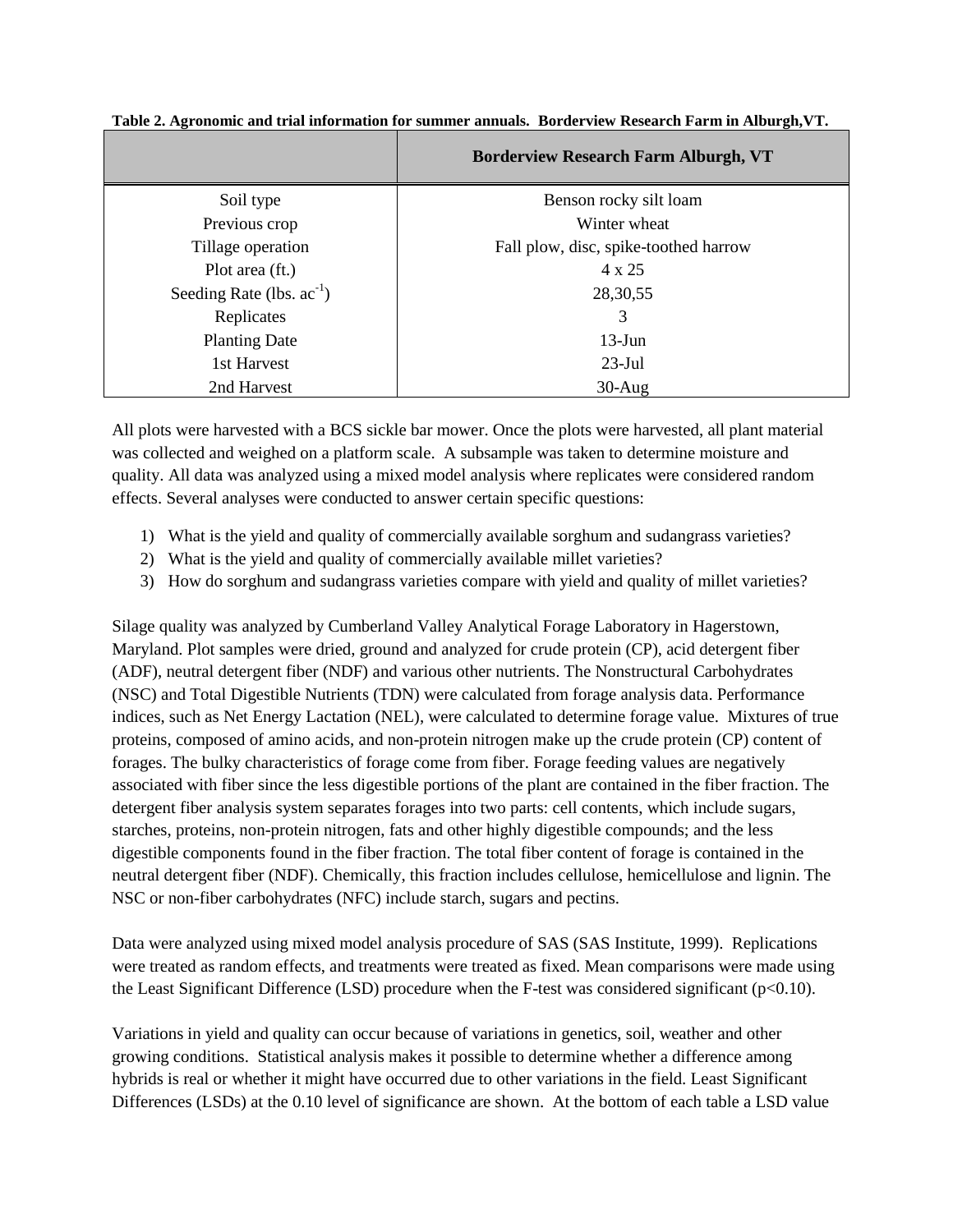is presented for each variable (i.e. yield). Where the difference between two treatments within a column is equal to or greater than the LSD value at the bottom of the column, you can be sure that for 9 out of 10

times, there is a real difference between the two treatments. Treatments that were not significantly lower in performance than the highest hybrid in a particular column are indicated with an asterisk. In the example below, hybrid C is significantly different from hybrid A but not from hybrid B. The difference between C and B is equal to 1.5, which is less than the LSD value of 2.0. This means that these hybrids did not differ in yield. The difference between C and A is equal to 3.0, which is greater than the LSD

| <b>Hybrid</b> | Yield  |
|---------------|--------|
| A             | 6.0    |
| B             | $7.5*$ |
| C             | $9.0*$ |
| LSD           | 2.0    |

value of 2.0. This means that the yields of these hybrids were significantly different from one another. The asterisk indicates that hybrid B was not significantly lower than the top yielding hybrid C, indicated in bold.

### **RESULTS**

Weather data is based on data from an onsite Davis Instruments Vantage Pro2 weather station with Weatherlink data logger and Northeast Regional Climate Center data from cooperative observer stations in close proximity to Borderview Research Farm. Historical averages are for 30 years of data (1981- 2010). In mid-summer 2012, drought-like conditions were experienced, with the overall growing season seeing 2.0 fewer inches of precipitation and warmer than normal temperatures (Table 3). Although summer annuals are relatively drought-tolerant, growers should stay vigilant to recognize and prevent nitrate poisoning (which is considered relatively safe for feed up to 5000 ppm). Nitrates can accumulate in grasses when prolonged dry periods are followed by rainfall and plants have rapid uptake of nutrients from the soil. Nitrate accumulation is especially problematic in soils with manure applications. The summer annual growing season consisted of 1948 GDD's, which was 253 GDD's more than the 30 year average.

| Alburgh, VT                         | June   | July   | August |
|-------------------------------------|--------|--------|--------|
| Average temperature $({}^{\circ}F)$ | 67.0   | 71.4   | 71.1   |
| Departure from normal               | 1.2    | 0.8    | 2.3    |
|                                     |        |        |        |
| Precipitation* (inches)             | 3.2    | 3.8    | 2.9    |
| Departure from normal               | $-0.5$ | $-0.4$ | $-1.0$ |
|                                     |        |        |        |
| Growing Degree Days (base 50°F)     | 539    | 721    | 688    |
| Departure from normal               | 65     | 81     | 107    |

**Table 3. Weather data for summer annuals variety trial in Alburgh, VT 2012.**

Based on weather data from Davis Instruments Vantage Pro2 with Weatherlink data logger.

Historical averages for 30 years of NOAA data (1981-2010).

\*Precipitation data is based on Northeast Regional Climate Center data from an observation station in Burlington, VT.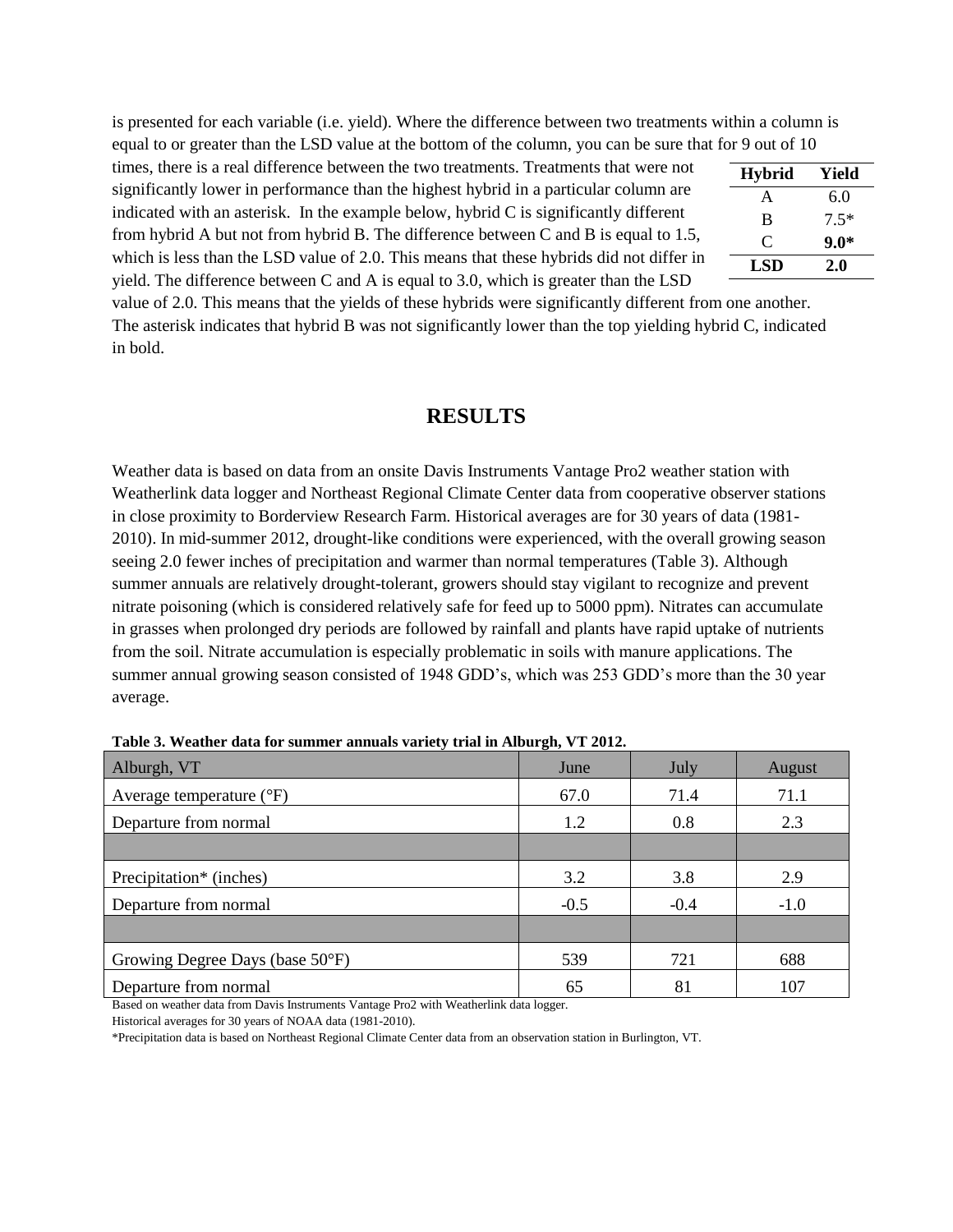At the first harvest on 23-Jul, many plant characteristics and forage quality indicators were impacted by variety (Table 4). Sudangrass variety Hayking BMR sudan was significantly taller than all other summer annuals. Dry matter content of the summer annuals averaged 15.3%, indicating that it contains a lot of moisture and can be difficult to dry properly for stored feed. The highest dry matter yield occurred in the sudangrass AS9301 variety (4172 lbs per acre), although it was significantly similar to all other varieties except BMR sorghum sudan AS6402 and sorghum AS7301. The sorghumxsudangrass variety AS6402 performed best for crude protein (21.5%), although it was significantly similar to all other varieties except hayking BMR sudan, sorghum AF7101, sorghum sudan AS6501 and sudangrass AS9301. The millet variety Elite had the lowest fiber concentrations and the highest fiber digestibility. The summer annuals did not differ statistically in TDN, NeL or NFC.

| Table 4. Impact of varietal selection on forage quality of summer annual grasses, first harvest, 2012. |       |            |    |     |            |          |     |                 |                  |
|--------------------------------------------------------------------------------------------------------|-------|------------|----|-----|------------|----------|-----|-----------------|------------------|
| <b>Species</b>                                                                                         | Plant | <b>Drv</b> | DМ | ADE | <b>NDE</b> | dNDF TDN | NFI | N <sub>FC</sub> | NSC <sup>1</sup> |

| pecies                  | т тапт<br>height                                                      | <b>DIY</b><br>matter | <b>LANI</b><br>vield | ◡       | ADI.    | TADT.   | unur       | <b>IDIY</b> | بالنافلا  | <b>IVIV</b> | 110C    |
|-------------------------|-----------------------------------------------------------------------|----------------------|----------------------|---------|---------|---------|------------|-------------|-----------|-------------|---------|
|                         |                                                                       |                      | lbs. ac              | $%$ of  | $%$ of  | $%$ of  | $%$ of     | $%$ of      | Mcal      | $%$ of      | $%$ of  |
|                         | cm                                                                    | %                    |                      | DM      | DM      | DM      | <b>NDF</b> | DM          | $lb^{-1}$ | DM          | DM      |
| AS6402                  | 36.0                                                                  | 15.0                 | 2746                 | $21.5*$ | $33.3*$ | 53.8*   | $65.9*$    | 62.6        | 0.65      | 12.9        | 8.9     |
| Hayking                 | $54.2*$                                                               | 15.9                 | 3779*                | 18.4    | 35.2    | 55.8    | 58.5       | 61.9        | 0.64      | 16.1        | 9.1     |
| AF7101                  | 43.2                                                                  | 16.1                 | 4124*                | 18.9    | $34.1*$ | 55.5    | 62.8       | 62.3        | 0.64      | 14.5        | 9.6     |
| AS7301                  | 37.6                                                                  | 14.9                 | 2909                 | $19.8*$ | $33.6*$ | 54.0*   | $64.4*$    | 62.1        | 0.64      | 14.4        | 9.9     |
| AS6501                  | 44.2                                                                  | 15.9                 | 3403*                | 19.5    | $33.2*$ | $53.6*$ | 63.7       | 62.1        | 0.64      | 15.4        | $10.5*$ |
| AS6401                  | 43.8                                                                  | 15.3                 | 3948*                | $20.3*$ | $33.5*$ | 53.8*   | 62.5       | 61.9        | 0.64      | 14.1        | 9.7     |
| AS9301                  | 45.2                                                                  | 15.8                 | 4172*                | 19.4    | $33.3*$ | $54.2*$ | $64.2*$    | 62.8        | 0.65      | 15.4        | 9.8     |
| Elite Pearl Millet      | 35.7                                                                  | 14.5                 | 3864*                | $21.3*$ | $33.2*$ | $53.5*$ | 66.1*      | 62.6        | 0.65      | 14.3        | 8.9     |
| <b>Summer Feast</b>     | 36.9                                                                  | 15.0                 | 4002*                | $19.9*$ | 34.7    | 55.2    | 63.7       | 61.8        | 0.64      | 14.2        | 9.1     |
| <b>Wonderleaf Pearl</b> |                                                                       |                      |                      |         |         |         |            |             |           |             |         |
| Millet                  | 38.4                                                                  | 15.1                 | 4094*                | $21.0*$ | $33.5*$ | 54.0*   | $65.8*$    | 62.4        | 0.64      | 14.2        | 9.2     |
| LSD(0.10)               | 4.0                                                                   | <b>NS</b>            | 834                  | 1.7     | 1.1     | 1.4     | 2.0        | <b>NS</b>   | <b>NS</b> | <b>NS</b>   | 0.6     |
| Trial mean              | 41.5                                                                  | 15.3                 | 3704                 | 20.0    | 33.8    | 54.3    | 63.8       | 62.2        | 0.64      | 14.6        | 9.5     |
|                         | Treatments indicated in <b>bold</b> had the top observed performance. |                      |                      |         |         |         |            |             |           |             |         |

\* Treatments indicated with an asterisk did not perform significantly lower than the top-performing treatment in a particular column. NS – No significant difference was determined between treatments.

At the second harvest on 30-Aug, all forage quality measurements, with the exception of NDF, varied significantly by variety (Table 5). Hayking was the tallest and also yielded significantly more than the other summer annuals. The variety AS6402 has the highest crude protein (19.5%) concentration, and was statistically different from all other varieties except AS7301. Summer annuals did not differ in NDF concentrations at the second harvest. The variety AS6401 had the highest dNDF (73.2% of NDF), but was statistically similar to AS6402, AF7101 and AS7301. The variety AS6402 had the highest NEL (0.66 Mcal  $1b^{-1}$ ) and was statistically different than the millets and Hayking sudangrass.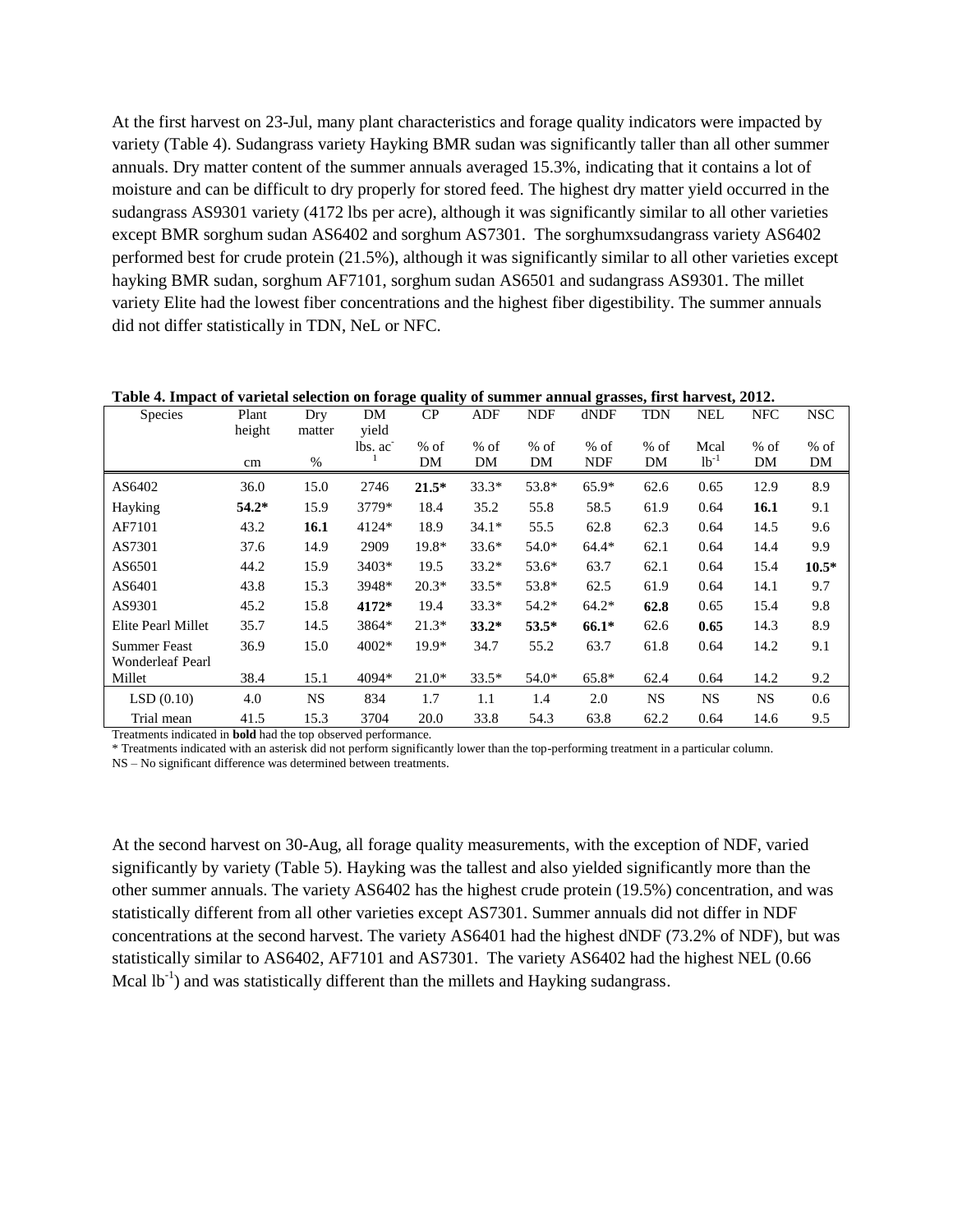| Species                                        | Plant        | Dry         | DM               | CP           | ADF          | <b>NDF</b>   | dNDF                 | <b>TDN</b>   | NEL               | <b>NFC</b>   | <b>NSC</b>   |
|------------------------------------------------|--------------|-------------|------------------|--------------|--------------|--------------|----------------------|--------------|-------------------|--------------|--------------|
|                                                | height<br>cm | matter<br>% | yield<br>lbs. ac | $%$ of<br>DM | $%$ of<br>DM | $%$ of<br>DM | $%$ of<br><b>NDF</b> | $%$ of<br>DM | Mcal<br>$1b^{-1}$ | $%$ of<br>DM | $%$ of<br>DM |
| AS6402                                         | 52.6         | 15.7        | 3428             | $19.5*$      | $33.0*$      | 59.1         | $71.6*$              | $63.7*$      | $0.66*$           | 14.8         | 9.8          |
| Hayking                                        | $73.7*$      | $17.6*$     | 5312*            | 16.2         | 35.9         | 61.2         | 59.8                 | 61.1         | 0.63              | $17.6*$      | 11.2         |
| AF7101                                         | 50.0         | 15.1        | 3113             | 17.0         | $33.0*$      | 58.5         | $71.5*$              | $62.9*$      | $0.65*$           | $17.7*$      | 11.5         |
| AS7301                                         | 47.1         | 13.2        | 2390             | $18.6*$      | $32.4*$      | 58.1         | $72.1*$              | $63.3*$      | $0.65*$           | 15.7         | 10.9         |
| AS6501                                         | 55.1         | 13.3        | 3838             | 16.6         | $33.5*$      | 58.8         | 70.8                 | $62.9*$      | $0.65*$           | $18.3*$      | $12.0*$      |
| AS6401                                         | 54.8         | 12.8        | 3759             | 16.5         | 34.1         | 59.3         | $73.2*$              | $62.7*$      | $0.65*$           | 17.1         | 11.4         |
| AS9301                                         | 61.8         | 13.8        | 3956             | 16.3         | $33.3*$      | 58.6         | 71.0                 | $63.1*$      | $0.65*$           | $18.8*$      | $12.6*$      |
| Elite Pearl Millet                             | 48.2         | $17.8*$     | 3873             | 15.4         | 34.7         | 59.4         | 68.9                 | 61.5         | 0.63              | $18.5*$      | $12.9*$      |
| <b>Summer Feast</b><br><b>Wonderleaf Pearl</b> | 43.2         | $18.1*$     | 3849             | 15.2         | 34.7         | 59.9         | 69.9                 | 61.9         | 0.64              | 18.3         | 12.8*        |
| Millet                                         | 53.7         | $17.5*$     | 3873             | 14.7         | 35.6         | 60.8         | 68.5                 | 60.7         | 0.62              | $17.6*$      | $12.5*$      |
| LSD(0.10)                                      | 7.8          | 1.6         | 616              | 2.1          | 1.7          | <b>NS</b>    | 2.1                  | 1.2          | 0.01              | 1.7          | 0.9          |
| Trial mean                                     | 54.0         | 15.5        | 3739             | 16.6         | 34.0         | 59.4         | 69.7                 | 62.4         | 0.64              | 17.4         | 11.8         |

**Table 5**. **Impact of varietal selection on forage quality of summer annual grasses, second harvest, 2012.**

Treatments indicated in **bold** had the top observed performance.

\* Treatments indicated with an asterisk did not perform significantly lower than the top-performing treatment in a particular column. NS – No significant difference was determined between treatments.

The total yield and quality were calculated for this trial, and significant impacts of variety were identified (Table 6). For combined results of harvests, Hayking BMR sudangrass yielded the highest (9090 lbs. per acre), although not statistically different from AS9301 and Wonderleaf pearl millet (Figure 1). There was no difference among summer annuals for pounds of CP produced per acre. The lowest NDF yield (2962 lbs. per acre) occurred in AS7301, although it was not statistically different than AS6402. Hayking had the highest TDN yield (5586 lbs. per acre), and was statistically different from all other varieties except AS9301 and Wonderleaf pearl millet.

| Table v. Impact of varietal sciection on across har vest dates for summer annuals, 2012.<br><b>Species</b> |                | CP               | NDF         | <b>TDN</b>  | <b>NSC</b>  |
|------------------------------------------------------------------------------------------------------------|----------------|------------------|-------------|-------------|-------------|
|                                                                                                            | Total yield    |                  |             |             |             |
|                                                                                                            | lbs. $ac^{-1}$ | $lbs.$ $ac^{-1}$ | $lbs. ac-1$ | $lbs. ac-1$ | $lbs. ac-1$ |
| AS6402 Sorghum Sudangrass                                                                                  | 6173           | 1261             | 3497*       | 3905        | 584         |
| <b>Hayking Sudangrass</b>                                                                                  | 9090*          | 1564             | 5359        | 5586*       | $936*$      |
| AF7101 Sorghum                                                                                             | 7237           | 1302             | 4112        | 4526        | 753         |
| AS7301 Sorghum                                                                                             | 5299           | 1019             | 2962*       | 3319        | 549         |
| AS6501 Sorghum Sudangrass                                                                                  | 7240           | 1306             | 4086        | 4525        | 815*        |
| AS6401 Sorghum Sundagrass                                                                                  | 7707           | 1423             | 4357        | 4796        | 810*        |
| AS9301 Sudangrass                                                                                          | 8128*          | 1451             | 4585        | 5112*       | 907*        |
| Elite Pearl Millet                                                                                         | 7737           | 1415             | 4374        | 4800        | 844*        |
| <b>Summer Feast Millet</b>                                                                                 | 7851           | 1376             | 4517        | 4853        | 860*        |
| Wonderleaf Pearl Millet                                                                                    | 7967*          | 1432             | 4563        | 4905*       | $863*$      |
| LSD(0.10)                                                                                                  | 1185           | NS.              | 697         | 730         | 127         |
| Trial mean                                                                                                 | 7443           | 1355             | 4241        | 4633        | 792         |

**Table 6. Impact of varietal selection on across harvest dates for summer annuals, 2012.**

Treatments indicated in **bold** had the top observed performance.

\* Treatments indicated with an asterisk did not perform significantly lower than the top-performing treatment in a particular column.

NS – No significant difference was determined between treatments.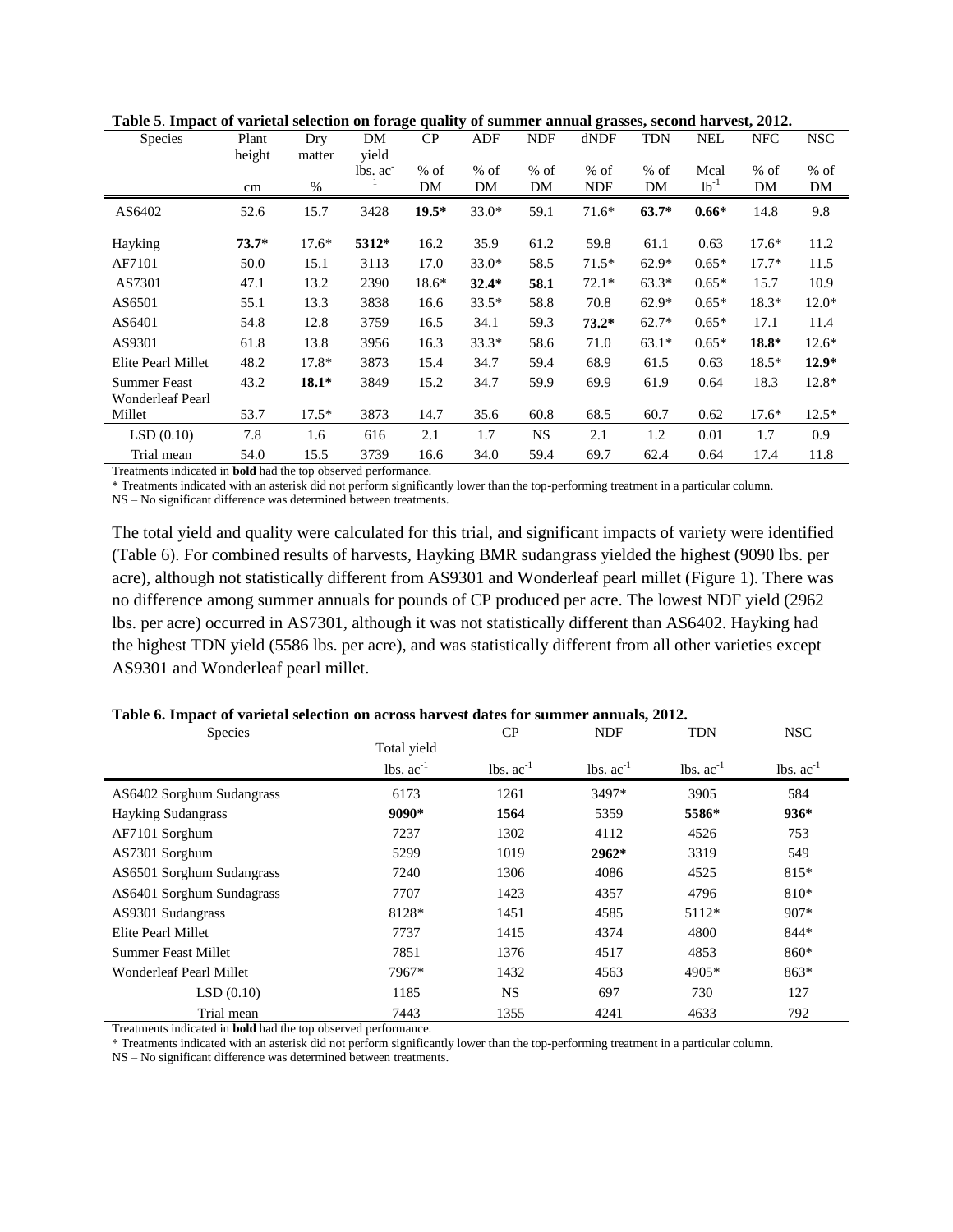

**Figure 1. Impact of summer annual varietal and species selection on total yields, 2012.**

#### **DISCUSSION**

These results indicate that warm season annual grasses can produce high yielding and quality forage crops. There are several varieties and species that can perform well in our climate. Overall, the sudangrass varieties Hayking and AS9301 resulted in the highest yields per acre. They also generally performed well in quality parameters. The millet species tended to be slightly lower in yield as compared to the sorghum, sundangrass, and sorghum sudangrass crosses. Of all the millet varieties, Wonderleaf exhibited the best combination of yield and quality characteristics. Crude protein concentrations averaged 20% for the first cut and 16.6% for the second cut. A drop in CP between harvests indicates a potential N deficiency in the summer annuals. These crops are known to be heavy feeders and maximum yield and quality will be met if fertility requirements of the plants are met. This is often difficult under organic production where N sources are primarily limited to manure application. There was a significant difference across species and varieties in dNDF. Hayking had a low fiber digestibility when compared to other BMR enhanced summer annuals. Interestingly, the millets had exceptional dNDF and they are not BMR varieties. Overall, there are a number of summer annuals that perform well in our region. This crop has the potential to enhance feed quality during the hot dry summer months.